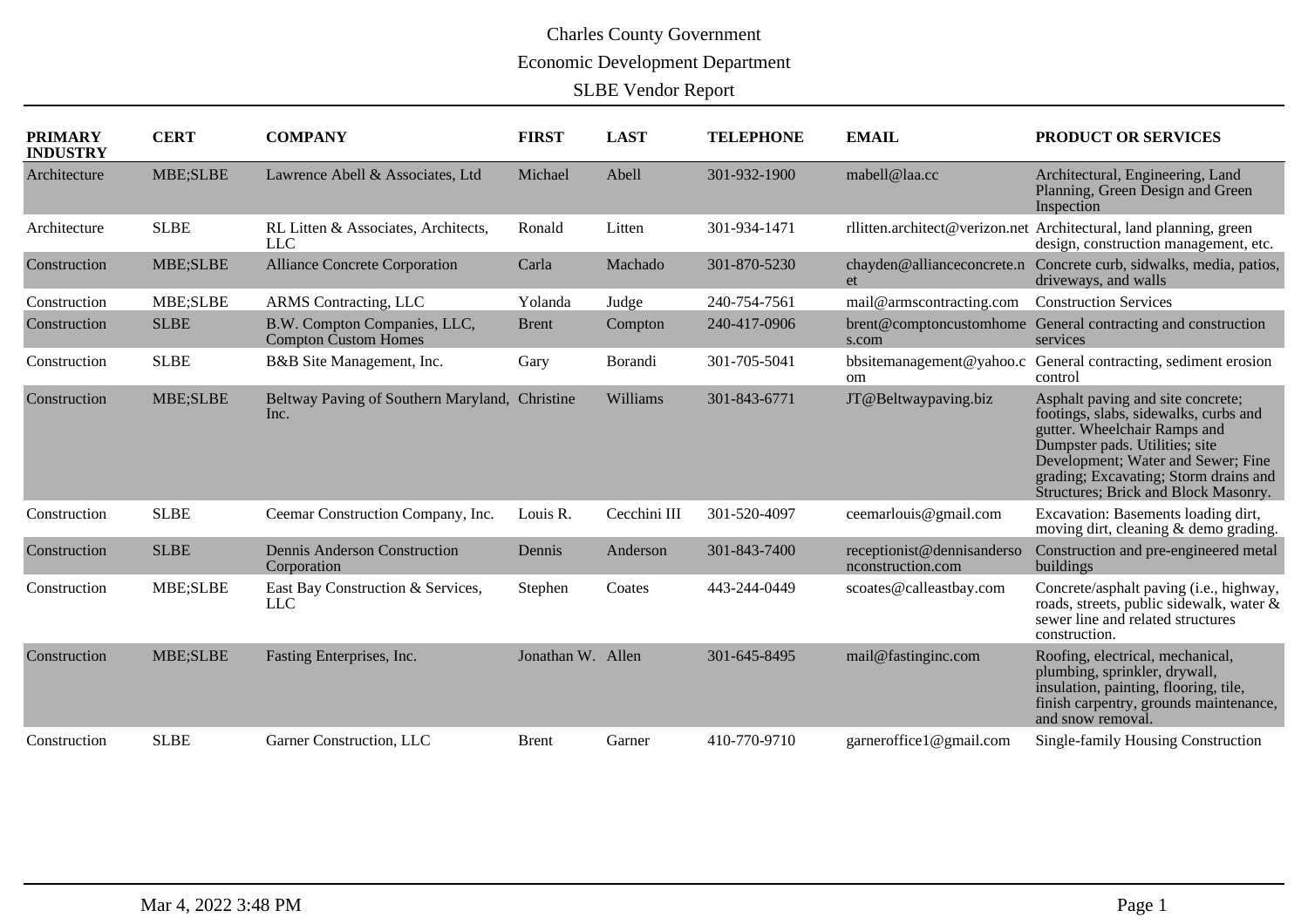| <b>PRIMARY</b><br><b>INDUSTRY</b> | <b>CERT</b> | <b>COMPANY</b>                               | <b>FIRST</b> | <b>LAST</b>    | <b>TELEPHONE</b> | <b>EMAIL</b>                                        | PRODUCT OR SERVICES                                                                                                                                                                                                                                                                                                                                                                                                                                           |
|-----------------------------------|-------------|----------------------------------------------|--------------|----------------|------------------|-----------------------------------------------------|---------------------------------------------------------------------------------------------------------------------------------------------------------------------------------------------------------------------------------------------------------------------------------------------------------------------------------------------------------------------------------------------------------------------------------------------------------------|
| Construction                      | <b>SLBE</b> | John Kern dba Construction and<br>Consulting | John         | Kern           | 443-865-7017     | jkern1@comcast.net                                  | Provide storm water<br>construction/maintenance management<br>and inspections, asphalt project<br>management and inspections, MS4<br>permit required data tracking,<br>budgeting and outreach. Storm Water<br>basin stenciling and/or marking<br>program, Storm Water awareness and<br>educational outreach programs<br>assistance. Storm Water Pond<br>inspection services and maintenance<br>consulting and Fire hydrant prep,<br>maintenance and painting. |
| Construction                      | <b>SLBE</b> | JAG Construction Company Inc.                | Eric         | Gandee         | 301-339-3099     | eric6006@gmail.com                                  |                                                                                                                                                                                                                                                                                                                                                                                                                                                               |
| Construction                      | MBE;SLBE    | <b>Keystone Recycle Enterprises</b>          | W. J.        | Murrey         | 240-682-5455     | conres2@verizon.net,<br>cornellposey@aol.com        | Construction recycling, cleaning and<br>debris removal, digging, cutting trees<br>etc.                                                                                                                                                                                                                                                                                                                                                                        |
| Construction                      | MBE;SLBE    | Liberty Construction of Waldorf              | Silena       | <b>Simmons</b> | 301-885-3785     | libertyco@libertyco1.com                            | <b>CONSTRUCTION</b> Single-family<br><b>Housing Construction</b>                                                                                                                                                                                                                                                                                                                                                                                              |
| Construction                      | MBE;SLBE    | Line Load Electrical Contractors, Inc.       | Ryan         | Schneider      | 301-932-4033     | ryan@lineload.net                                   | Commercial Electrical & Cable<br>Installation                                                                                                                                                                                                                                                                                                                                                                                                                 |
| Construction                      | MBE;SLBE    | Matrix Communications, LLC                   | Antiuan      | Awatefe        | 202-641-0434     | antjuan.awatefe@matrixcom<br>municationservices.com | Cisco, HP, Dell, Axis, APC, EMC,<br>DELL VRTX, vSphere, Meraki,<br>Aruba, Middle Atlantic, Tripp Lite,<br>Cyber Power Palo Alto, Samsung<br>networking, network cabling, fiber<br>optic cabling, CAT6, CAT6A, CCTV,<br>Servers, WAPs, Monitors, PCs,<br>Laptops, UPS, Racks, AV, PDU,<br>licensing, camera Install.                                                                                                                                           |
| Construction                      | MBE;SLBE    | Page Building Group, LLC                     | Gregory      | Page           | 678-662-0043     | gpage@pagegroupbuilds.co<br>m                       | Commercial building construction and<br>general contractor                                                                                                                                                                                                                                                                                                                                                                                                    |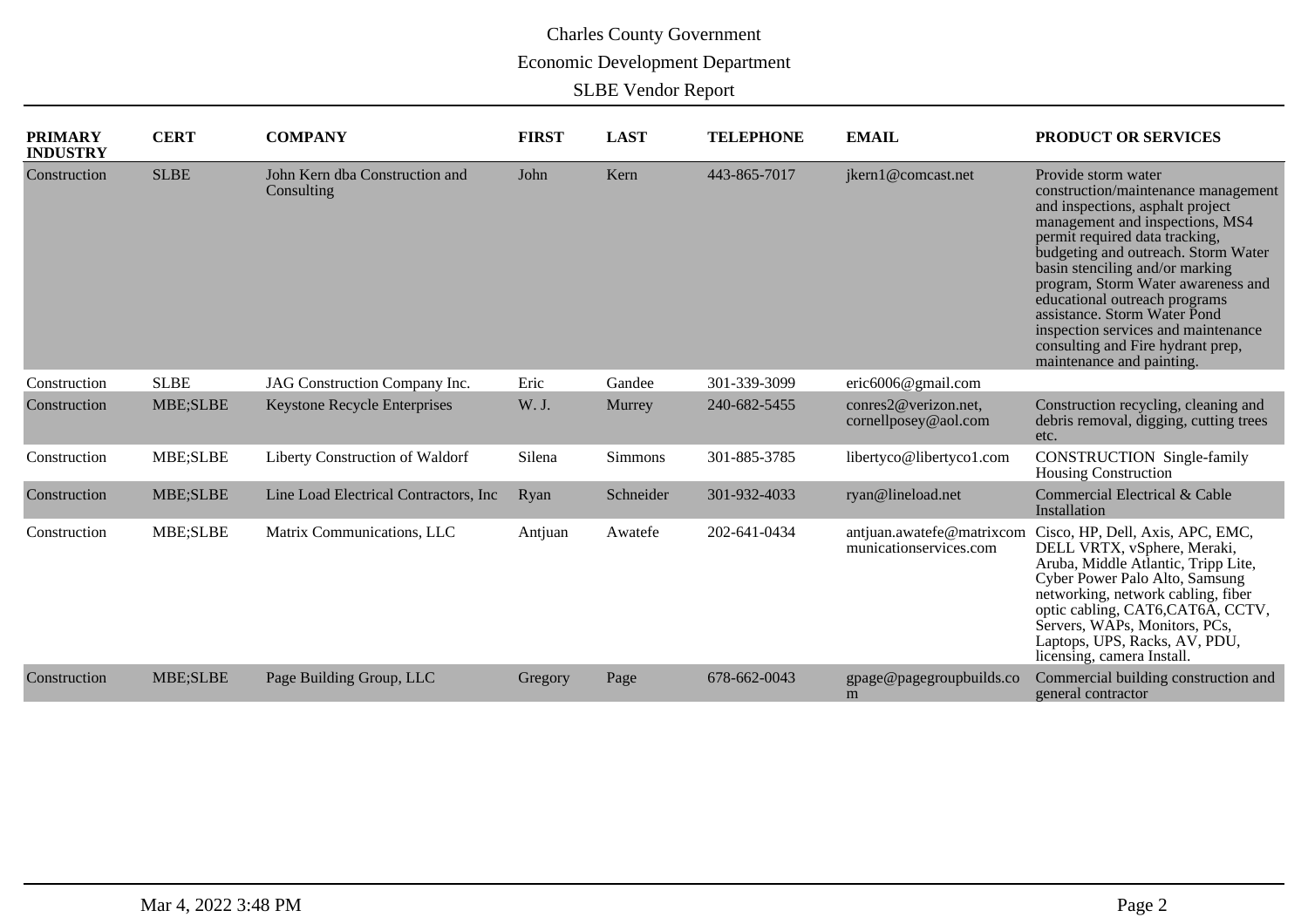| <b>PRIMARY</b><br><b>INDUSTRY</b> | <b>CERT</b> | <b>COMPANY</b>                       | <b>FIRST</b> | <b>LAST</b>     | <b>TELEPHONE</b>            | <b>EMAIL</b>                             | <b>PRODUCT OR SERVICES</b>                                                                                                                                                                                                                                                                                                                         |
|-----------------------------------|-------------|--------------------------------------|--------------|-----------------|-----------------------------|------------------------------------------|----------------------------------------------------------------------------------------------------------------------------------------------------------------------------------------------------------------------------------------------------------------------------------------------------------------------------------------------------|
| Construction                      | MBE;SLBE    | Red Rock Construction, Inc.          | Katrina      | Litz            | 240-435-8156                | inc.com                                  | katrina@redrockconstruction General construction corporation.<br>Work includes: design/build, site<br>construction, demolition, drywall,<br>painting, framing, insulation, interior<br>and exterior renovations, concrete,<br>waterproofing, flooring, siding,<br>carpentry, plumbing, HVAC, electric,<br>structural steel erection, among others. |
| Construction                      | <b>SLBE</b> | Sharp's Contracting, LLC             | Christopher  | Sharp           | 301-888-9200                | madison@sharpsroofingands<br>iding.com   | Construction, roofing and siding                                                                                                                                                                                                                                                                                                                   |
| Construction                      | <b>SLBE</b> | Southern Maryland Crane Rental, Inc. | Paul         | Crouse          | 301-645-3757                | somdcrane@yahoo.com                      | Crane rental with certified operators,<br>hauling, and rigging.                                                                                                                                                                                                                                                                                    |
| Construction                      | MBE;SLBE    | SE Davis Construction, LLC           | Sue          | Davis           | 301-870-2400                | sue@sedavisconstruction.co<br>m          | General contractor or marine<br>contractor, marine towing/transport,<br>barge rental                                                                                                                                                                                                                                                               |
| Construction                      | MBE;SLBE    | <b>Washington Boyz Construction</b>  | Dennis       |                 | Washington Jr. 850-826-1297 | washingtonboyzconstruction<br>@gmail.com | <b>CONSTRUCTION</b> and construction<br>related services                                                                                                                                                                                                                                                                                           |
| Construction                      | <b>SLBE</b> | Z-Best Wallcoverings, Inc.           | David        | Fitzpatrick     | 301-753-8127                | dfitzpatrick@zbestcorp.com               | Acoustical sound panels, walltalkers,<br>and wallcoverings                                                                                                                                                                                                                                                                                         |
| Engineering                       | MBE;SLBE    | ADVANCED VISION SYSTEMS,<br>INC.     | Mary         | Drinkard        | 703-447-8230                | onecent@advancedvisionsys<br>.com        | ENGINEERING MGMT.<br>CONSULTING/Systems<br>Engineering/other Technical Support<br>Services/Program Management<br><b>Business Consulting/Functional</b><br>Analysis                                                                                                                                                                                 |
| Engineering                       | <b>SLBE</b> | D.H. Steffens Company                | Margaret     | <b>Steffens</b> | 301-934-2921                | msteffens@dhsteffens.com                 | Civil Engineering, Land Planning,<br>Surveying & Mapping (GPS),<br><b>Construction Services</b>                                                                                                                                                                                                                                                    |
| Engineering                       | <b>SLBE</b> | Lagana Land Consulting, LLC          | Jeff         | Lagana          | 301-717-8833                | jlagana@gmail.com                        | Land surveying, land planning, GIS<br>consulting, mapping services                                                                                                                                                                                                                                                                                 |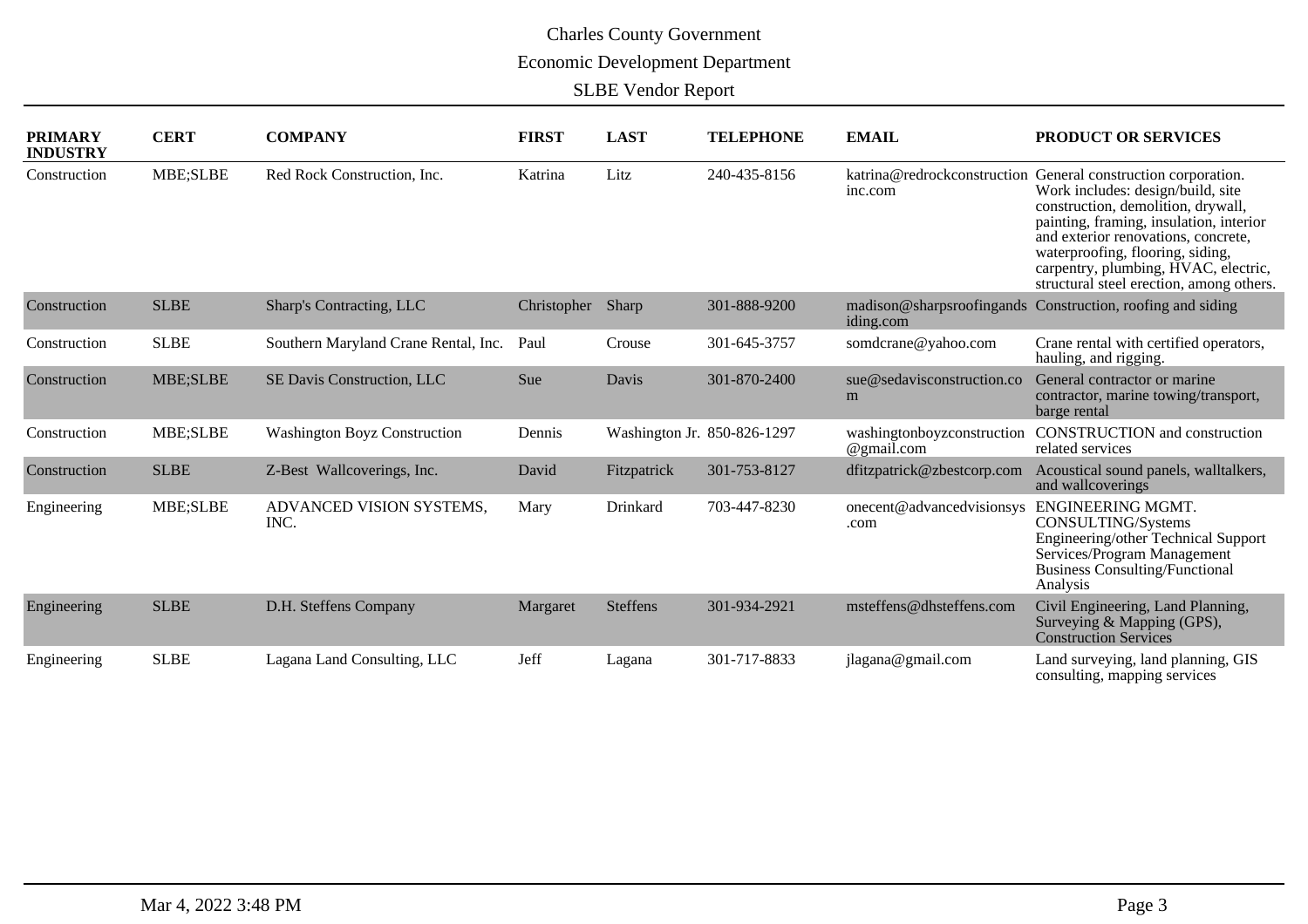| <b>PRIMARY</b><br><b>INDUSTRY</b> | <b>CERT</b> | <b>COMPANY</b>                         | <b>FIRST</b> | <b>LAST</b>                | <b>TELEPHONE</b> | <b>EMAIL</b>                                                 | PRODUCT OR SERVICES                                                                                                                                                                                                                                                                                                                      |
|-----------------------------------|-------------|----------------------------------------|--------------|----------------------------|------------------|--------------------------------------------------------------|------------------------------------------------------------------------------------------------------------------------------------------------------------------------------------------------------------------------------------------------------------------------------------------------------------------------------------------|
| Engineering                       | MBE;SLBE    | Nu Engineering LLC                     | Ritika       | Pandit                     | 773-729-9992     | info@nuengineering.net                                       | Provides engineering and<br>environmental consulting services<br>including roadway, drainage, storm<br>water management, land development,<br>water and sewer design, resurfacing<br>and sidewalk improvements. Provide<br>energy efficiency consultancy,<br>including solar p.u. design for<br>residential and commercial institutions. |
| Manufacturing                     | <b>SLBE</b> | Custom Wood Designs, Inc.              | Matthew      | <b>Barlas</b>              | 301-870-5662     | ssmbarlas@hotmail.com                                        | Manufacturer of cabinetry, wood<br>panels, custom trim, and countertops<br>(laminate, solid surface, granite)<br>custom made bookcases, bookshelves,<br>etc.                                                                                                                                                                             |
| Manufacturing                     | <b>SLBE</b> | Southern Maryland Wraps, LLC           | Terri        | <b>Bready</b>              | 301-843-6472     | tbready@comcast.net                                          | Large Format Printing, Signs, Banners,<br>vehicle wraps, lettering, t-shirts                                                                                                                                                                                                                                                             |
| Manufacturing                     | <b>SLBE</b> | Waldorf Stainless Service. Inc.        | Robyn        | Vines                      | 301-843-3395     | waldorfstainless@gmail.com                                   | <b>Custom Sheet Metal Fabricators -</b><br>Specialize in Stainless Steel.                                                                                                                                                                                                                                                                |
| Retail                            | MBE;SLBE    | <b>Charles County Office Furniture</b> | Carolyn      | Nichting                   | 240-222-3426     | ccof@yahoo.com                                               | <b>Office Furniture</b>                                                                                                                                                                                                                                                                                                                  |
| Retail                            | MBE;SLBE    | <b>DDBN</b> Vending                    | Rita         | Wallace-Posey 301-659-1994 |                  | ddbnvending@comcast.net                                      | VENDING machines, supplies, sodas,<br>candy, chips and more. Categorized<br>under Food Vending Machines.                                                                                                                                                                                                                                 |
| Retail                            | <b>SLBE</b> | <b>J&amp;R</b> Supply Corporation      | M. Scott     | Cochran                    | 301-870-5000     | ryan@jandrsupply.com                                         | Janitorial, Food Service and Building<br>Maintenance supplies                                                                                                                                                                                                                                                                            |
| Retail                            | MBE;SLBE    | On Duty Supply, Inc.                   | Marie        | Windsor                    | 301-374-9114     | ondutysupply@aol.com                                         | Uniforms, equipment and supplies                                                                                                                                                                                                                                                                                                         |
| Retail                            | <b>SLBE</b> | <b>Star Vending Services LLC</b>       | Steven       | Hubenschmidt 301-904-1611  |                  | starvendingservices@gmail.<br>com                            | Vending, office coffee services                                                                                                                                                                                                                                                                                                          |
| Retail                            | <b>SLBE</b> | Warrior Training Group, LLC            | Jason        | Jason                      | 301-399-7725     | warriortraining@comcast.net Police, fire, military, tactical | equipment and clothing. Public safety<br>equipment and tools                                                                                                                                                                                                                                                                             |
| Service                           | <b>SLBE</b> | dbF A Media Company                    | Randall      | Runyon                     | 301-645-6110     | wendyis@dbfmedia.com                                         | Service-Audio and Video Production<br>Services, Film, Soud, DJ/MC ect.                                                                                                                                                                                                                                                                   |
| Service                           | MBE;SLBE    | <b>Accurate Crane Rental</b>           | Faron        | Harper                     | 301-399-2441     | .net                                                         | accuratecranerental@verizon Crane rental, boom truck and 50 ton                                                                                                                                                                                                                                                                          |
| Service                           | MBE;SLBE    | Affordable Too, Inc.                   | Herb         | Schoenberg                 | 301-952-8700     | se.com                                                       | hschoenberg@affordablerefu Service Hauling Solid Waste and<br>Recycling                                                                                                                                                                                                                                                                  |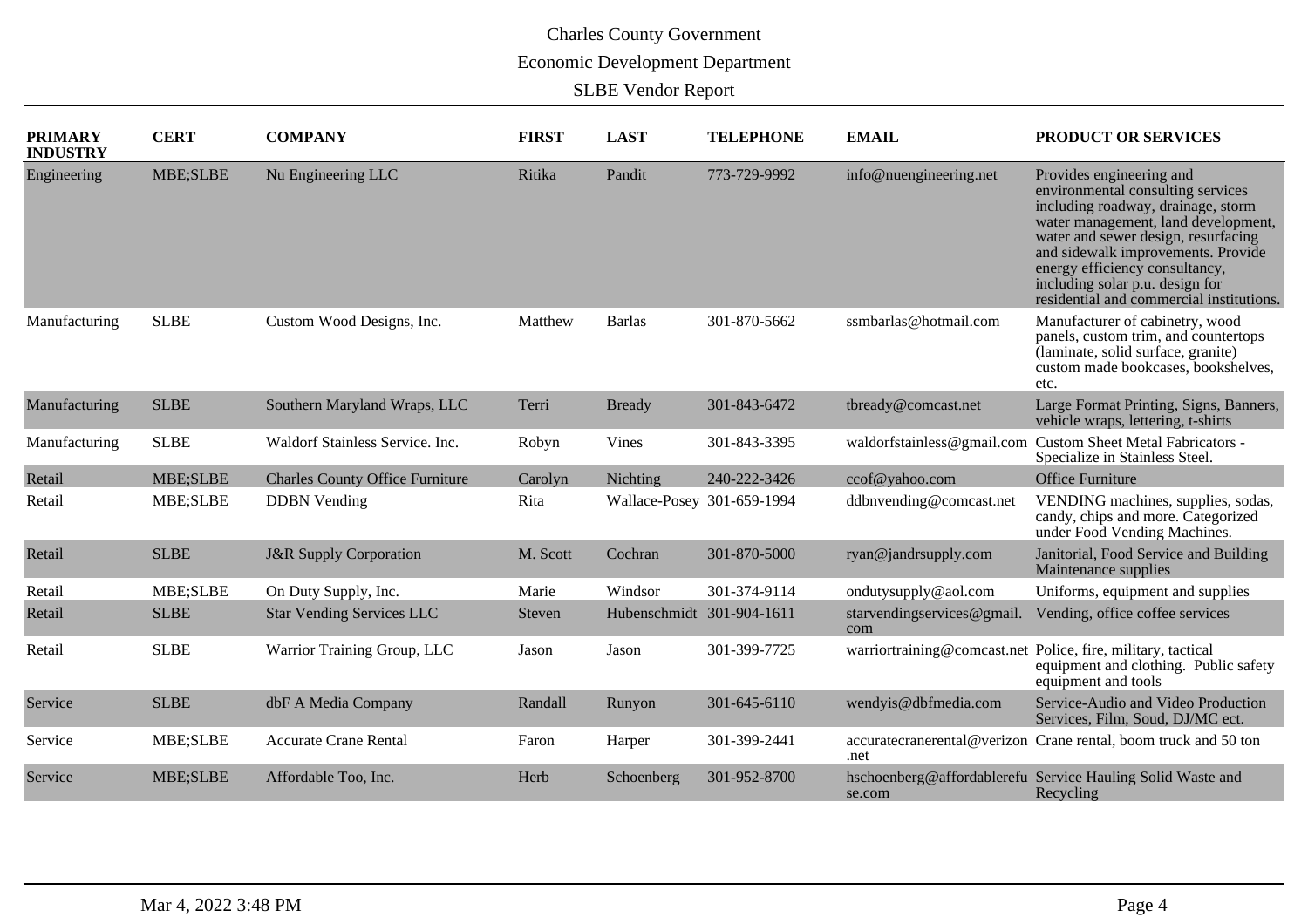| <b>PRIMARY</b><br><b>INDUSTRY</b> | <b>CERT</b> | <b>COMPANY</b>                   | <b>FIRST</b>      | <b>LAST</b>     | <b>TELEPHONE</b> | <b>EMAIL</b>                         | PRODUCT OR SERVICES                                                                                                                                                                                                                                                                                                                                                                                                  |
|-----------------------------------|-------------|----------------------------------|-------------------|-----------------|------------------|--------------------------------------|----------------------------------------------------------------------------------------------------------------------------------------------------------------------------------------------------------------------------------------------------------------------------------------------------------------------------------------------------------------------------------------------------------------------|
| Service                           | MBE;SLBE    | Alliance Cleaning Solutions, LLC | <b>ZAIDA</b>      | <b>GAYLE</b>    | 301-653-4583     | mail.com                             | alliancecleaningsolutions@g Commercial and residential janitorial<br>cleaning                                                                                                                                                                                                                                                                                                                                        |
| Service                           | MBE;SLBE    | Alpha Omega Enterprise, LLC      | <b>CHRIS</b>      | <b>WATSON</b>   | 301-643-4043     | chriswatson382@yahoo.com             | Landscaping, ground maintenance,<br>stonework needs, pesticide<br>management, tree and brush removal,<br>site preparation, and more.                                                                                                                                                                                                                                                                                 |
| Service                           | MBE;SLBE    | Arbatron Inc. dba Arba Graphics  | Terri             | <b>Bready</b>   | 301-843-6472     | tbready@comcast.net                  | Printing and Graphic Design                                                                                                                                                                                                                                                                                                                                                                                          |
| Service                           | MBE;SLBE    | Aries Enterprises, LLC           | Ylrico            | Alexander       | 301-390-0020     | ralexander@aries-<br>enterprises.com | Waste and recycling removal services                                                                                                                                                                                                                                                                                                                                                                                 |
| Service                           | <b>SLBE</b> | Atkinson HVACR, Inc.             | <b>Bruce</b>      | Atkinson        | 301-392-3919     | bruce@atkinsonhvacr.com              | Heating, air conditioning and<br>refrigeration service                                                                                                                                                                                                                                                                                                                                                               |
| Service                           | MBE;SLBE    | ABECO Safe and Lock, LLC         | Barry<br>DaMareve | Braan, Sr.      | 301-638-3800     | abecolock@aol.com                    | Locksmith Service, GSA Authorized<br>Safe & Vault Technician & Inspector,<br>Safe, Safe Deposit & Vault Opening &<br>Repair, Safes, Security Hardware<br>Sales, Installations & Service, Safe<br>Transport & Disposal, Combination<br>Change/Key Replacement, Locks<br>Rekeyed, Master Keying, Key<br>Duplication/Code Service, Physical<br>Security Inspections & Consulting,<br>GSA Inspection & Re-certifications |
| Service                           | MBE;SLBE    | AMEW Electrical Services, LLC    | Alnisha T.        | Muschette       | 301-407-5292     | info@amewelectrical.com              | Commercial and residential electrical<br>services, Home entertainment system<br>installations.                                                                                                                                                                                                                                                                                                                       |
| Service                           | <b>SLBE</b> | <b>Bartlett Containers, LLC</b>  | James             | <b>Bartlett</b> | 301-870-2142     | 1.com                                | bartlettcontainersllc@hotmai_Roll off containers, bulk pick-up                                                                                                                                                                                                                                                                                                                                                       |
| Service                           | <b>SLBE</b> | Beuchert Excavating, Inc.        | Joe               | Beuchert        | 301-259-2238     | beuchert242@gmail.com                | Site development/excavating                                                                                                                                                                                                                                                                                                                                                                                          |
| Service                           | MBE;SLBE    | <b>Black Ice Communications</b>  | Catrita           | Watson          | 301-638-1788     | cwatson@blackicecom.com              | IT Consultant for government<br>bids/proposals for IT contracts, i.e.,<br>software assurance, continuity of<br>opertions, project management, etc.                                                                                                                                                                                                                                                                   |
| Service                           | <b>SLBE</b> | BrennCo Electrical Service, Inc. | Theresa           | Brenner         | 844-438-2400     | tbrenner@brenncoelectric.co<br>m     | Provide commercial electrical service<br>work, repair and maintenance,<br>installation of electrical products for<br>build outs, office buildings,<br>renovations, government buildings,<br>and commercial facilities.                                                                                                                                                                                               |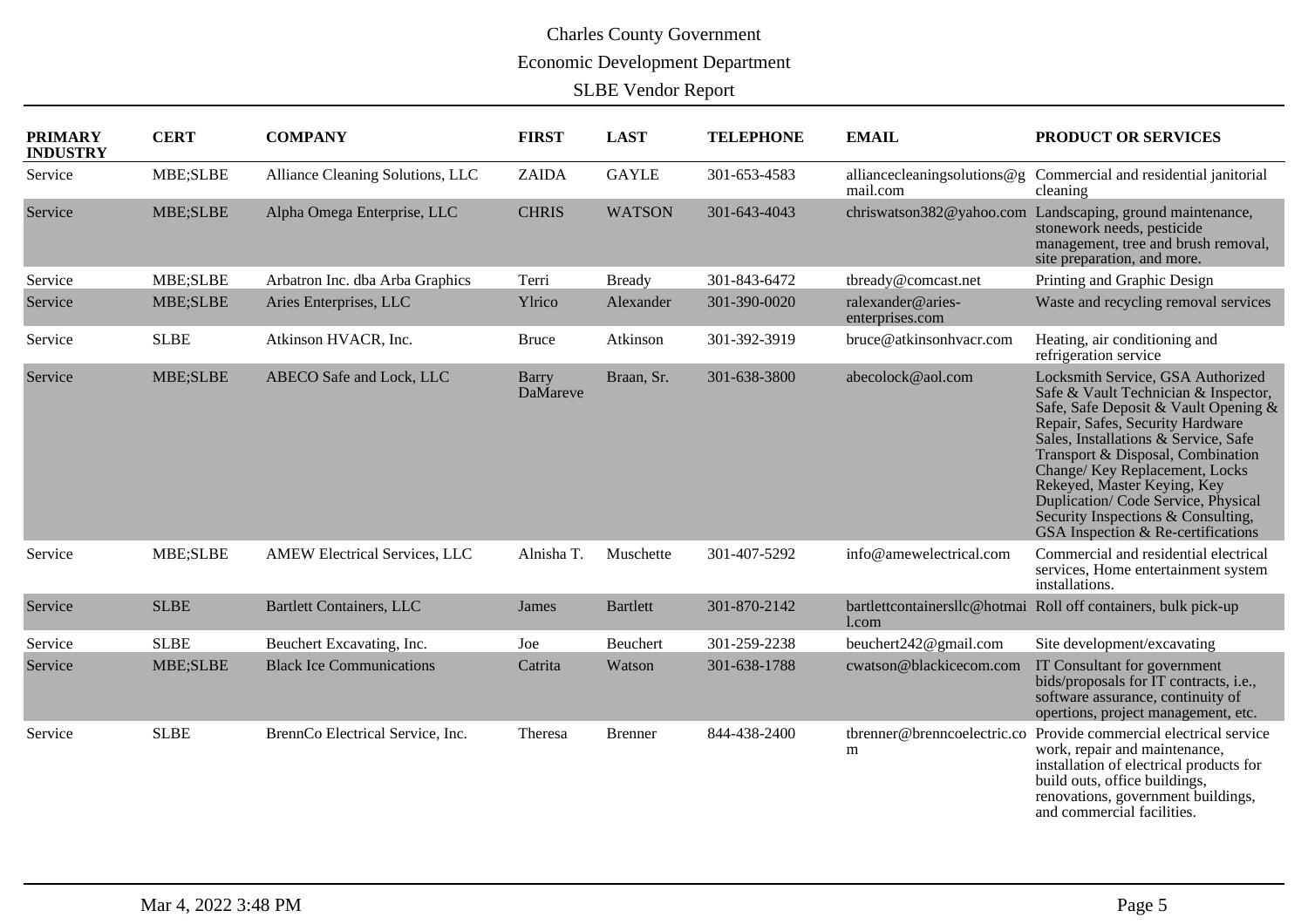| <b>PRIMARY</b><br><b>INDUSTRY</b> | <b>CERT</b> | <b>COMPANY</b>                      | <b>FIRST</b> | <b>LAST</b>  | <b>TELEPHONE</b> | <b>EMAIL</b>                                            | PRODUCT OR SERVICES                                                                                                                                                                                                                                                                                                                                                                                                                                         |
|-----------------------------------|-------------|-------------------------------------|--------------|--------------|------------------|---------------------------------------------------------|-------------------------------------------------------------------------------------------------------------------------------------------------------------------------------------------------------------------------------------------------------------------------------------------------------------------------------------------------------------------------------------------------------------------------------------------------------------|
| Service                           | MBE;SLBE    | Brother Jay's Mobile Auto Detailing | Julius       | Gross        | 240-412-9533     | brotherjaysdetailing@gmail. Auto, Boat Detailing<br>com |                                                                                                                                                                                                                                                                                                                                                                                                                                                             |
| Service                           | MBE;SLBE    | Burch Trash Service, Inc.           | Audra        | Thompson     | 301-888-1900     | audra@burchtrash.com                                    | Trash and recycling collection                                                                                                                                                                                                                                                                                                                                                                                                                              |
| Service                           | <b>SLBE</b> | BJ Promotions, Inc.                 | <b>Bobby</b> | Jones        | 301-609-1992     | bobby@bjpromotions.com                                  | Custom imprinted products,<br>advertising specialties, awards, decals,<br>shirts, hats, pens, magnets, banners,<br>etc.                                                                                                                                                                                                                                                                                                                                     |
| Service                           | <b>SLBE</b> | C H Attick Electric, Inc.           | Harry        | Attick       | 301-870-3700     | tnorris@chattick.com                                    | Electrical contractor                                                                                                                                                                                                                                                                                                                                                                                                                                       |
| Service                           | MBE;SLBE    | C.I. Woodworking Inc                | Amy          | Stine        | 240-216-4242     | Ciwoodworking@comcast.n<br>et                           | Tree removal, tree trimming,<br>demolition, excavating, stump<br>grinding, etc.                                                                                                                                                                                                                                                                                                                                                                             |
| Service                           | MBE;SLBE    | C.I.D. Inspections LLC              | Monica       | Jones        | 410-703-5673     | mjones@cidinspections.com                               |                                                                                                                                                                                                                                                                                                                                                                                                                                                             |
| Service                           | MBE;SLBE    | Call It In, We Haul it Out          | William      | Cooper       | 240-216-1259     | callitin@wehaulitout.com                                | Construction/Hauling/Landscaping -<br>This organization primarily operates in<br>the Carry-out Only (Except Pizza)<br>Restaurant business / industry within<br>the Eating and Drinking Places sector<br>Removal service for commercial and<br>residential customers (hauling<br>company)(haul away almost any and<br>every thing: furniture, trash, old<br>mattresses, electronics, carpet, tile,<br>dirt, rock, yard waste, wood,<br>construction, debris) |
| Service                           | MBE;SLBE    | Charles Street Bakery & Café        | Deborah      | Taylor       | 301-392-6344     | deborah@charlesstreetbaker<br>y.com                     | Bakery goods: cakes, pies, cookies,<br>brownies, danishes, soup, sandwiches,<br>specialty coffee drinks, etc.                                                                                                                                                                                                                                                                                                                                               |
| Service                           | <b>SLBE</b> | Cleaning Geeks, LLC                 | Tia          | Hill         | 240-863-6603     | tiarhill77@yahoo.com                                    | Cleaning and janitorial services.                                                                                                                                                                                                                                                                                                                                                                                                                           |
| Service                           | MBE;SLBE    | Complete Air, Inc.                  | Jane         | Cruz         | 240-876-8235     | completeair@yahoo.com                                   | Heating, ventialiating & air<br>conditioning installation, repair &<br>maintenance, duct work fabrication<br>and installation.                                                                                                                                                                                                                                                                                                                              |
| Service                           | MBE;SLBE    | Consider It Done Striping, LLC      | Jackie       | <b>Burch</b> | 240-210-6470     | g.com                                                   | jackie@consideritdonestripin_Pavement markings, wheelstops,<br>parking lot striping, removal of<br>existing marketing, ADA marking &<br>signage, seal coating, hot tar crack fill,<br>etc.                                                                                                                                                                                                                                                                  |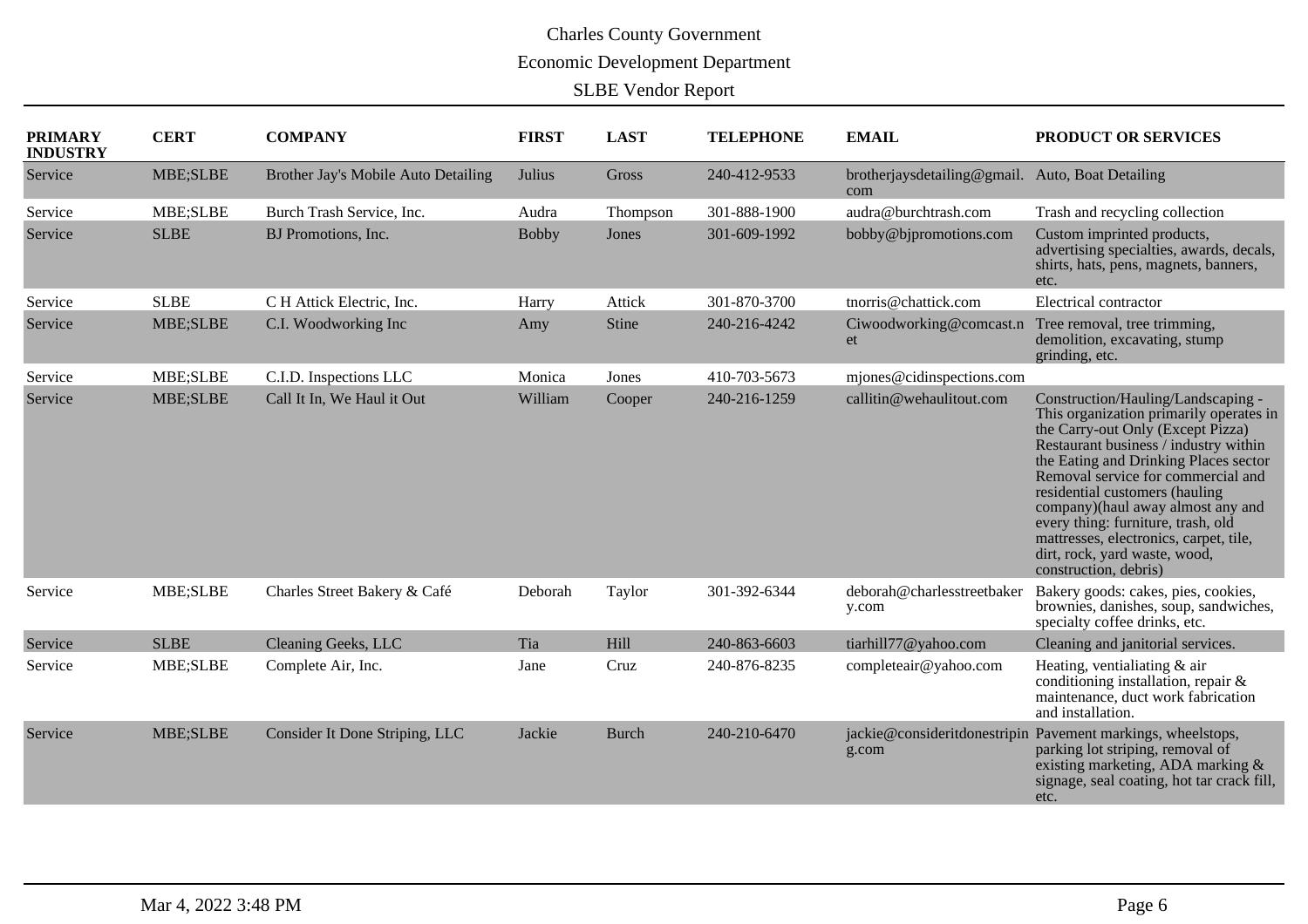| <b>PRIMARY</b><br><b>INDUSTRY</b> | <b>CERT</b> | <b>COMPANY</b>                                   | <b>FIRST</b>         | <b>LAST</b>         | <b>TELEPHONE</b> | <b>EMAIL</b>                            | PRODUCT OR SERVICES                                                                                                                                                           |
|-----------------------------------|-------------|--------------------------------------------------|----------------------|---------------------|------------------|-----------------------------------------|-------------------------------------------------------------------------------------------------------------------------------------------------------------------------------|
| Service                           | MBE;SLBE    | Core Value Corporation                           | Lisa                 | Hugh                | 240-210-9725     | southernmaryland<br>dietitian@gmail.com | Registered dietitian                                                                                                                                                          |
| Service                           | MBE;SLBE    | Couples, LLC                                     | Kevin                | Williams            | 301-567-2211     | couplesllc@gmail.com                    | Transportation services, passenger and<br>shuttle service                                                                                                                     |
| Service                           | MBE;SLBE    | Curry Legal Services, LLC                        | Michele              | Curry-<br>Creighton | 240-416-9537     | currylegalservices@gmail.co<br>m        | Equal employment investigation and<br>counseling and mediation                                                                                                                |
| Service                           | MBE;SLBE    | CLJ Consulting and Contracting, LLC              | Charlotte            | Rose                | 850-217-2431     | crose@clj-llc.com                       | Acquisition support and program<br>management                                                                                                                                 |
| Service                           | MBE;SLBE    | Defender Fire & Security Services,<br><b>LLC</b> | Antonio              | Cox                 | 301-893-4922     | protectedbydefender@gmail.<br>com       | Fire Alarm system design, installation<br>$&$ testing                                                                                                                         |
| Service                           | MBE;SLBE    | Dillard & Associates, LLC                        | Dr. Michelle Dillard |                     | 240-207-4513     | innersourcedsolutions.com               | Outpatient mental health service,<br>psychiatric rehabilitation program,<br>DWI alcohol and drug prevention<br>services.                                                      |
| Service                           | MBE;SLBE    | District Driving, LLC                            | Kiara S.             | <b>Banks</b>        | 240-229-5669     | districtdriving@email.com               | <b>Transportation Services and Good</b><br>Transportation. Various types of<br>transportations services including non-<br>medical transportation.                             |
| Service                           | MBE;SLBE    | Electrify Electric, LLC                          | Jerome               | Monticquee          | 240-476-5116     | electrifyelectric@outlook.co<br>m       | Provide new and remodeled electrical<br>work                                                                                                                                  |
| Service                           | MBE;SLBE    | Elite Hauling Group, Inc.                        | Tammy                | Proctor             | 301-868-4811     | elitehauling@verizon.net                | Dump truck service, snow removal,<br>tractor flatbed, lowboy, and rollback.                                                                                                   |
| Service                           | <b>SLBE</b> | Empire Graphics, LLC                             | Louise               | Kloiber             | 301-893-2700     | mark.empiregraphics@gmail<br>.com       | Graphic design, wide format, digital<br>printing, banners, vehicle wraps                                                                                                      |
| Service                           | MBE;SLBE    | Equa, LLC                                        | Latrece              | Porcher             | 240-270-7025     | lquander@equa.us                        | Project Management, network/security<br>engineering (network and cyber<br>security consulting), process<br>improvement, business management,<br>administrative support.       |
| Service                           | MBE;SLBE    | Essential Bookkeeping Solutions, LLC Felicia     |                      | Morgan              | 240-427-5252     | fmorgan@essential-<br>bookkeeping.org   | Bookkeeping services                                                                                                                                                          |
| Service                           | MBE;SLBE    | <b>EMP</b> Live, LLC                             | Quon                 | Wilson              | 443-498-3346     | quonwilson@yahoo.com                    | Entertainment production of musical<br>concerts, festivals, etc. Also, provides<br>marketing, promotions, and event<br>production services, and has a DJ<br>referral program. |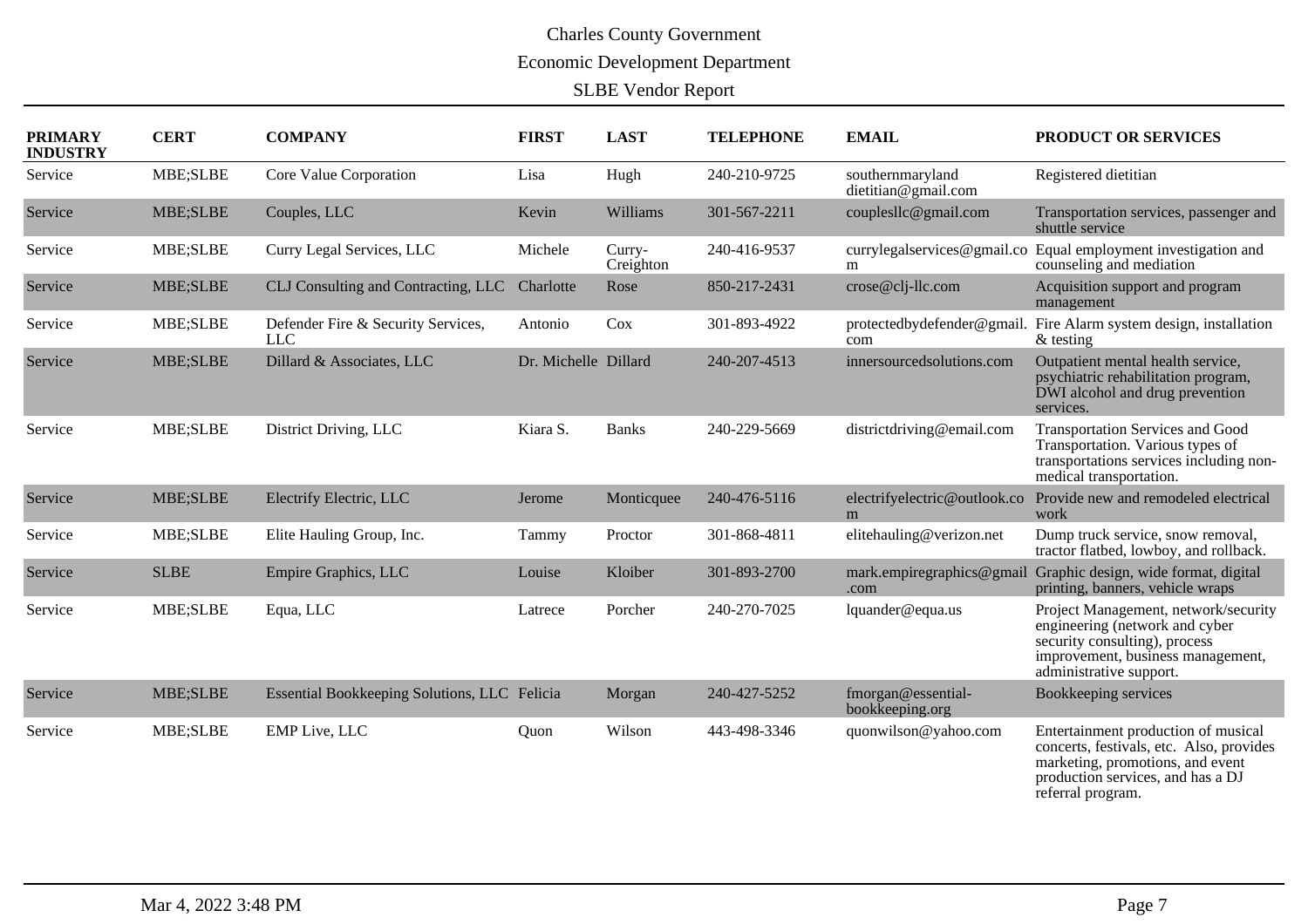| <b>PRIMARY</b><br><b>INDUSTRY</b> | <b>CERT</b> | <b>COMPANY</b>                                | <b>FIRST</b> | <b>LAST</b> | <b>TELEPHONE</b> | <b>EMAIL</b>                               | PRODUCT OR SERVICES                                                                                                                                                                                                                                                                                                                                                                                                         |
|-----------------------------------|-------------|-----------------------------------------------|--------------|-------------|------------------|--------------------------------------------|-----------------------------------------------------------------------------------------------------------------------------------------------------------------------------------------------------------------------------------------------------------------------------------------------------------------------------------------------------------------------------------------------------------------------------|
| Service                           | <b>SLBE</b> | <b>ESG Hydrant Services, LLC</b>              | John         | Finnie      | 484-302-1531     | finnman@verizon.net                        | Fire hydrant inspection, testing, and<br>painting                                                                                                                                                                                                                                                                                                                                                                           |
| Service                           | MBE;SLBE    | Faunt's Transportation Service, LLC           | Larry        | Fauntleroy  | 301-814-0911     | fauntsTransportation@yahoo<br>.com         | Transporting the elderly, handicapped<br>and the public to and from their<br>destinations                                                                                                                                                                                                                                                                                                                                   |
| Service                           | MBE;SLBE    | Fauntroy Transportation Service, LLC Carl     |              | Fauntroy    | 202-531-1347     | cfauntroy75@att.net                        | Transportation services to seniors,<br>schools, and government workers.                                                                                                                                                                                                                                                                                                                                                     |
| Service                           | MBE;SLBE    | Fenwick Handyman Service                      | <b>Troy</b>  | Fenwick     | 240-681-5996     | fenwick500@gmail.com                       | Snow Removal, Electrical, Moving &<br>Storage, Towing & Transport                                                                                                                                                                                                                                                                                                                                                           |
| Service                           | MBE;SLBE    | Forever Mines Cleaning Services LLC LaRon     |              | Green       | 240-518-8846     | foreverminescleaningservice<br>s@gmail.com | Commercial & Residential cleaning<br>services/Janitorial                                                                                                                                                                                                                                                                                                                                                                    |
| Service                           | MBE;SLBE    | Freddy Esquire's Cleaning Squad, LLC Fred     |              | Scott       | 240-616-5612     |                                            | freddyesquire20@gmail.com Residential and commercial buildings.<br>Use natural cleaning products.                                                                                                                                                                                                                                                                                                                           |
| Service                           | MBE;SLBE    | G&D Floors, LLC                               | Vickie       | Pickeral    | 240-435-1267     | vpickeral@ganddfloors.com                  | Floor covering - carpet, hardwood,<br>ceramic, and vinyl coverings. We also<br>sell products and install flooring.                                                                                                                                                                                                                                                                                                          |
| Service                           | <b>SLBE</b> | Genevie Plumbing, Inc.                        | Paul         | Genevie     | 301-645-1759     | genevieplbg@aol.com                        | Plumbing                                                                                                                                                                                                                                                                                                                                                                                                                    |
| Service                           | <b>SLBE</b> | Gragan & Sons Glass Company                   | John         | Gragan      | 301-934-8758     | graganglass@yahoo.com                      | Glass repair/replacement storefronts,<br>etc.                                                                                                                                                                                                                                                                                                                                                                               |
| Service                           | <b>SLBE</b> | H & S Remodeling & Maintenance,<br><b>LLC</b> | William      | Helwig      | 301-751-1791     | tommiehelwig@gmail.com                     | Remodeling, construction,<br>maintenance, snow removal, moving,<br>grass cutting                                                                                                                                                                                                                                                                                                                                            |
| Service                           | <b>SLBE</b> | Heritage Printing & Graphics, Inc.            | Dean         | Gass        | 301-843-1997     | Waldorf@heritageprinting.c<br>om           | Commercial printing. Wide format<br>printing, retractable banners, pop up<br>displays, background displays, etc.                                                                                                                                                                                                                                                                                                            |
| Service                           | MBE;SLBE    | HH Logistics Planning, LLC                    | Yolonda      | Higdon      | 202.207.5155     | yhigdon@hhlogisticsplannin<br>g.com        | Turnkey Relocation Planning &<br>Management services inclusive of<br>Project Management, Move<br>Management, Furniture & Equipment<br>Planning/Procurement and Space<br>Portfolio Solutions (Space Planning,<br>Interior Fit-out and Alterations).<br>Clients include: federal, state & local<br>government agencies, K-12 schools,<br>universities, courthouses, libraries,<br>medical facilities & commercial<br>offices. |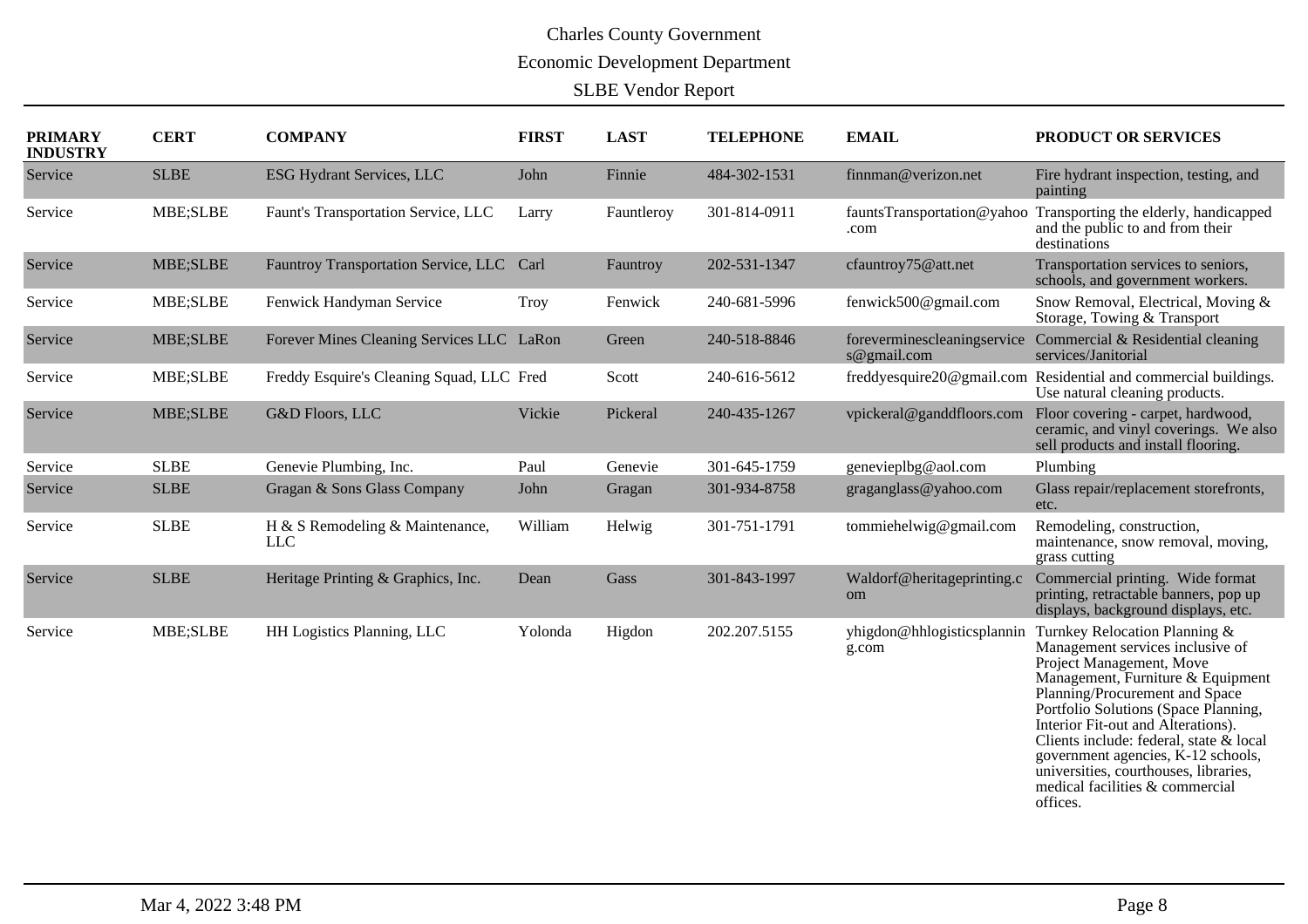| <b>PRIMARY</b><br><b>INDUSTRY</b> | <b>CERT</b>     | <b>COMPANY</b>                                                       | <b>FIRST</b> | <b>LAST</b>    | <b>TELEPHONE</b> | <b>EMAIL</b>                           | PRODUCT OR SERVICES                                                                                                                                                                                                                                                         |
|-----------------------------------|-----------------|----------------------------------------------------------------------|--------------|----------------|------------------|----------------------------------------|-----------------------------------------------------------------------------------------------------------------------------------------------------------------------------------------------------------------------------------------------------------------------------|
| Service                           | MBE;SLBE        | Illumine, LLC                                                        | Wade         | Green Jr.      | 301-744-9957     | wgreenjr@illuminellc.org               | Mental Health Services and Education<br>(Therapy services, consultation, and<br>speaking engagements).                                                                                                                                                                      |
| Service                           | MBE;SLBE        | Jeda Trucking Inc.                                                   | Jesse        | <b>Tartt</b>   | 240-882-7785     | jedatrucking@aol.com                   | Residential Trash Pick-up and Disposal                                                                                                                                                                                                                                      |
| Service                           | MBE;SLBE        | Kemit Group, LLC dba Berean<br><b>Employment Screening Solutions</b> | Joel         | Hill           | 301-535-8413     | joel.hill@bereaninvestigatio<br>ns.com | Background screening; drug testing,<br>fingerprinting, human capital<br>management                                                                                                                                                                                          |
| Service                           | MBE;SLBE        | Kingdom Ventures, LLC                                                | Andrea       | Renfroe        | 240-216-9296     | andrearenfroe@hotmail.com              | Consulting, contracting, evaluations,<br>audits                                                                                                                                                                                                                             |
| Service                           | MBE;SLBE        | L & K Trucking, LLC                                                  | Thomas       | Proctor        | 240-419-2109     | landktrucking@gmail.com                | Hauling and excavating                                                                                                                                                                                                                                                      |
| Service                           | MBE;SLBE        | Ladi Vee's Etiquette & Consulting,<br><b>LLC</b>                     | Vanessa      | Harris         | 877-770-5832     | ladivee25@gmail.com                    | Customer service training, leadership<br>training, event services/planning,<br>training and administrative services                                                                                                                                                         |
| Service                           | <b>MBE;SLBE</b> | Little Angels Learning Center                                        | Isiah        | Pearson        | 301-535-4912     | isiahpearson@gmail.com                 | Childcare services                                                                                                                                                                                                                                                          |
| Service                           | MBE;SLBE        | Love To Care, LLC                                                    | Helen        | Sona           | 301-523-0581     | admin@love2carellc.com                 | Home health services, nurses,<br>rehabilitative services, mental health<br>care services, etc.                                                                                                                                                                              |
| Service                           | MBE;SLBE        | <b>LB</b> Innovations Events                                         | LaTasha      | <b>Briscoe</b> | 240-416-5448     | me@latashabriscoe.com                  | Event planning, coaching, strategic<br>planning                                                                                                                                                                                                                             |
| Service                           | MBE;SLBE        | Mainstruct, LLC                                                      | Jason        | James          | 301-351-2053     | jjames@branchbox.org                   | 2019                                                                                                                                                                                                                                                                        |
| Service                           | <b>SLBE</b>     | Master Cleaning Service, Inc.                                        | Melissa      | Hodan          | 301-392-1399     | mhodan@comcast.net                     | Commercial janitorial providing office<br>cleaning and other routine cleaning to<br>commercial and industrial buildings,<br>floor maintenance, includes stripping<br>and waxing linoleum and other<br>flooring, deep scrubbing; carpet<br>cleaning and deodorizing and more |
| Service                           | MBE;SLBE        | Med Cyber Security                                                   | Rob          | Campbell       | 301-266-2457     | rc@medcybersecurity.com                | Cyber security, HIPPA, Healthcare,<br>risk analysis, HITECH Training and<br>compliance,                                                                                                                                                                                     |
| Service                           | MBE;SLBE        | Miles & Chesley Consulting Services,<br><b>LLC</b>                   | Jacklyn      | <b>Miles</b>   | 301-643-0678     | mc.cs@aol.com                          | Staffing support services, temporary<br>staffing placements, contract, financial,<br>and project management, web<br>development.                                                                                                                                            |
| Service                           | MBE;SLBE        | <b>MBM Mechanical Contractor LLC</b>                                 | Gregory      | Moore          | 202-367-4703     | MBM_ACHEATING@yaho<br>o.com            | Residential and commercial a/c and<br>heating services, equipment & repairs                                                                                                                                                                                                 |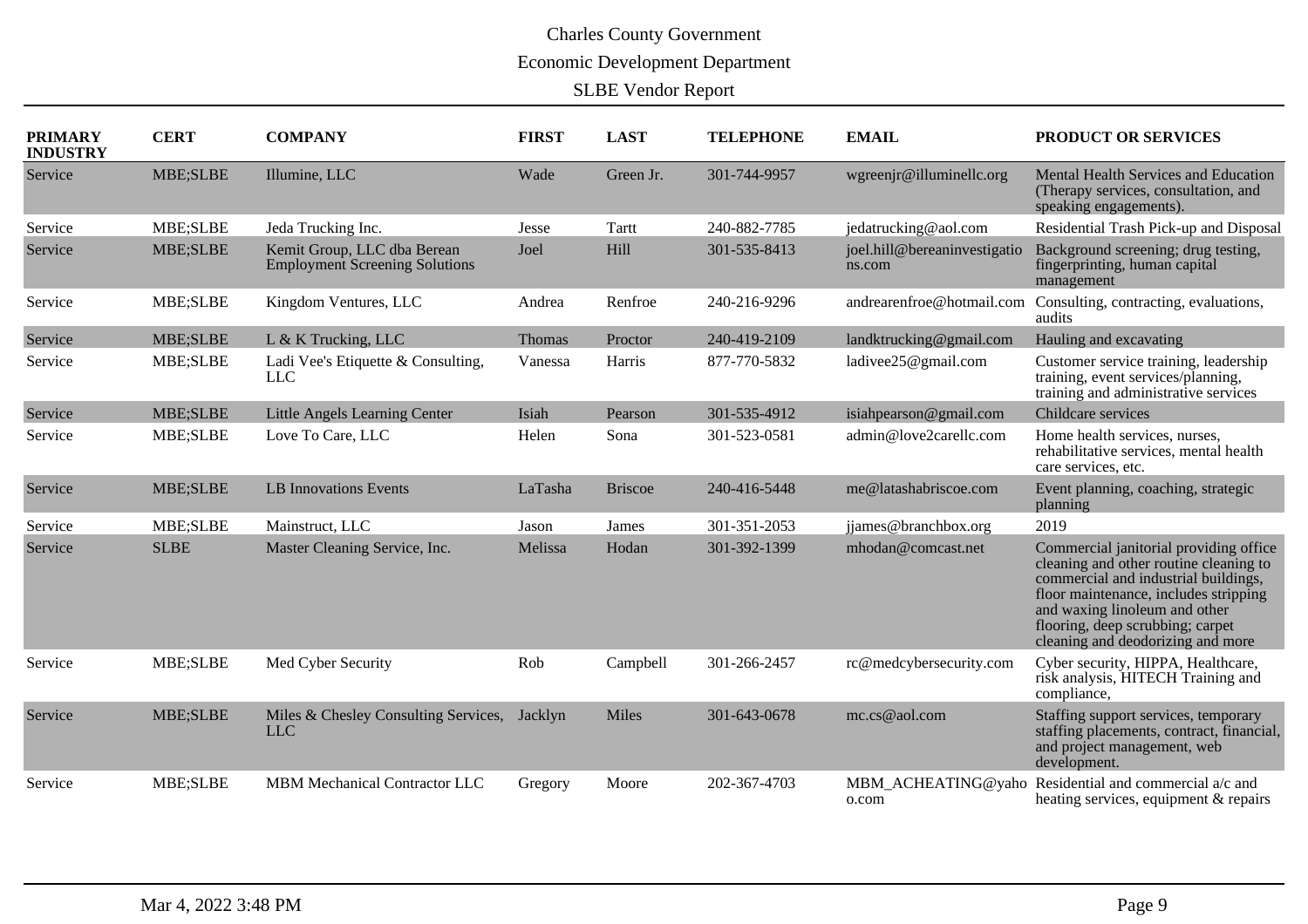| <b>PRIMARY</b><br><b>INDUSTRY</b> | <b>CERT</b> | <b>COMPANY</b>                                      | <b>FIRST</b> | <b>LAST</b>        | <b>TELEPHONE</b> | <b>EMAIL</b>                                                                         | PRODUCT OR SERVICES                                                                                                                          |
|-----------------------------------|-------------|-----------------------------------------------------|--------------|--------------------|------------------|--------------------------------------------------------------------------------------|----------------------------------------------------------------------------------------------------------------------------------------------|
| Service                           | MBE;SLBE    | MESMO Inc.                                          | Olajide      | Ijadare            | 240-210-8723     | services@mesmoinc.com.<br>jimmy.ijadare@mesmoinc.c<br>om,<br>nate.perry@mesmoinc.com | Language Support Services -<br>Translation and Interpretation, General<br>Administration                                                     |
| Service                           | MBE;SLBE    | N-FOSEC                                             | Lisa M.      | Monk               | 877-325-4400     | lmonk@n-fosec.com                                                                    | Information Technology Security and<br><b>Cyber Security Consulting</b>                                                                      |
| Service                           | MBE;SLBE    | Nails & Faces of Joy                                | Joy          | Johnson            | 202-528-6699     | BookJoy@nailsFacesofJoy.c<br><sub>om</sub>                                           | Services include: massages, facials,<br>spray tanning, makeup application                                                                    |
| Service                           | MBE;SLBE    | New Cyber                                           | John         | Thomas, Jr         | 301-693-1825     | newcyber@newcyber.co                                                                 | <b>IT/COMPUTER</b><br>SERVICES/HARDWARE<br><b>MAINTENANCE</b>                                                                                |
| Service                           | MBE;SLBE    | Oehlerking Hauling, Rigging Heavy<br>Equipment Inc. | Angela       | Oehlerking         | 301-274-3803     | angela@oehlerkinghauling.c HAULING AND SPECIAL<br><sub>om</sub>                      | <b>TRANSPORT</b>                                                                                                                             |
| Service                           | MBE;SLBE    | Patrell Cleaning Solutions, LLC                     | Alvin        | Stewart            | 301-795-2150     | aps@patrellcleaningsolution<br>s.com                                                 | Cleaning Commercial and residential<br>properties.<br>Emergency clean up, move out,<br>construction, stores, mall, carpet-floor<br>cleaning. |
| Service                           | <b>SLBE</b> | Peerless Tech Solutions LLC                         | <b>Brian</b> | Seeling            | 301-539-4227     | Brian.SEELING@GETPEE<br><b>RLESS.COM</b>                                             | IT Support Services.                                                                                                                         |
| Service                           | MBE;SLBE    | Pesante Norris LLC                                  | Mary         | <b>Norris</b>      | 301-643-8661     | Mary@pesantenorris.com                                                               | Tax and accounting Services, payroll<br>services<br>Certified public accountant, enrolled<br>agent with the IRS.                             |
| Service                           | MBE;SLBE    | Posey's Boiler & Air Conditioner<br>Services, LLC   | Dorian       | Posey              | 240-530-0408     | dposey@pbacservices.com                                                              | Installation, maintenance, and repair of<br>boilers and air conditioners                                                                     |
| Service                           | MBE;SLBE    | <b>Professional Network Solutions</b>               | Amy          | Eastburn-<br>Gallo | 301-392-5000     | amy@pnsolutions.net                                                                  | Professional Services - IT Training                                                                                                          |
| Service                           | <b>SLBE</b> | <b>Quality Printers</b>                             | Joseph       | Namyst             | 240-349-2953     | jnamyst@qualprnt.com                                                                 | Offset and digital printing, large format<br>printing and blueprints, graphic design<br>work                                                 |
| Service                           | MBE;SLBE    | R. J. Yates Welding Service, Inc.                   | Richard      | Yates              | 301-751-3920     | reginayates12@yahoo.com,<br>aluminumweldermd@yahoo.<br>com                           | Welding Repairs, Welding and<br>customized fabrication                                                                                       |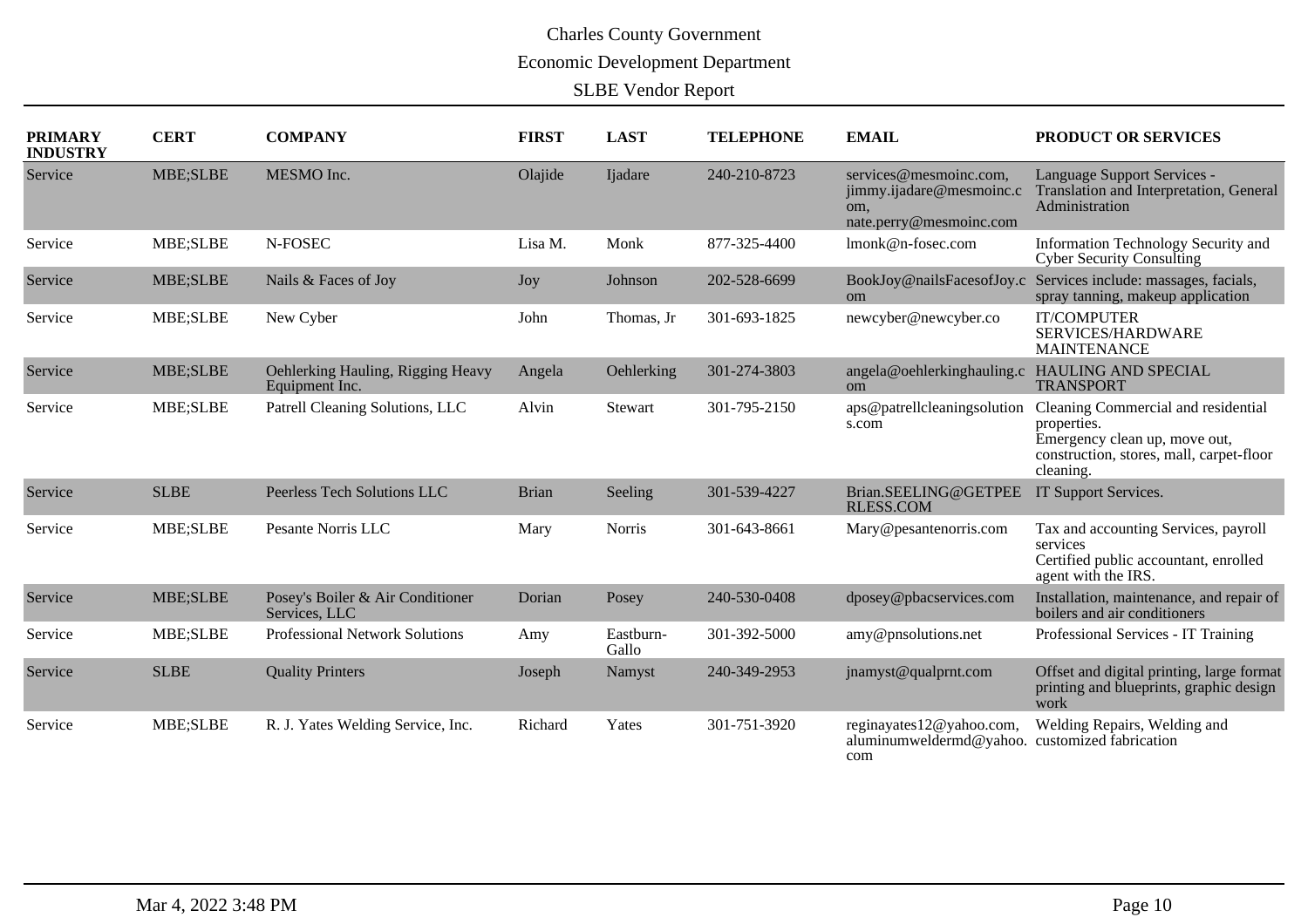| <b>PRIMARY</b><br><b>INDUSTRY</b> | <b>CERT</b> | <b>COMPANY</b>                                      | <b>FIRST</b>       | <b>LAST</b>               | <b>TELEPHONE</b> | <b>EMAIL</b>                                | PRODUCT OR SERVICES                                                                                                                                                                                                  |
|-----------------------------------|-------------|-----------------------------------------------------|--------------------|---------------------------|------------------|---------------------------------------------|----------------------------------------------------------------------------------------------------------------------------------------------------------------------------------------------------------------------|
| Service                           | <b>SLBE</b> | Railing Systems, Inc.                               | Mandy              | Estevez                   | 240-419-3014     | railingsystems@gmail.com                    | Ornamental steel, aluminum, and iron<br>fence, railings, brackets, welding of<br>various metals, structural steel supplier<br>and installation                                                                       |
| Service                           | MBE;SLBE    | Reformer World Media, Inc.                          | Linda              | Warren                    | 301-537-2832     | lindajwarren@outlook.com                    | Multimedia, computer repair, network<br>repair, audio visual and photography                                                                                                                                         |
| Service                           | MBE;SLBE    | <b>Refuse Rescues, LLC</b>                          | Amy                | <b>Butler</b>             | 240-882-0278     | refuserescues@comcast.net                   | Waste Management, Trash Disposal                                                                                                                                                                                     |
| Service                           | MBE;SLBE    | Remove Barriers After Combat and<br><b>Services</b> | Lawrence<br>(Mike) | <b>Moses</b>              | 301-396-4455     | mbacmoses@yahoo.com                         | IT Training and Business IT<br>Consulting                                                                                                                                                                            |
| Service                           | MBE;SLBE    | R3 Enviro-Tech, LLC                                 | Larreic            | Green                     | 301-523-1266     | larreicg@hotmail.com                        | Toters, Recycling, and landscaping                                                                                                                                                                                   |
| Service                           | MBE;SLBE    | Secure Technologies, LLC                            | Shonda             | Talley                    | 301-613-6604     | shonda.talley@securetechnol<br>ogieslic.net | Information technology services, help<br>desk, computer programming, etc.                                                                                                                                            |
| Service                           | <b>SLBE</b> | Shavano Intelligence Systems                        | Thomas             | <b>Brown</b>              | 443-404-8972     | shavano@shavanointelligenc<br>esystems.com  | Suite of products will provide<br>geospatial, tabular, analytic, and<br>database information. Finished<br>products will be predictive models<br>designed to reduce corporation costs,<br>maximize profits, and more. |
| Service                           | MBE;SLBE    | Shine Brite Finishings, LLC                         | Kimberly           | Cooks                     | 240-593-4942     | shinebritefinishings@yahoo.<br>com          | Janitorial and Landscaping                                                                                                                                                                                           |
| Service                           | <b>SLBE</b> | Southern Maryland Floor Company                     | Robert             | Thompson                  | 301-392-9211     | bthompson@somdfl.com                        | Flooring sales and installation                                                                                                                                                                                      |
| Service                           | <b>SLBE</b> | Southern Maryland Hydraulics, Inc.                  | Leslie             | Santee                    | 301-843-7475     | somdhydraulics@verizon.net                  | Hydraulic repair and sales, cylinders,<br>pumps, motors, valves, salt spreaders,<br>assemble a wide variety of hoses,<br>fittings, and adapters                                                                      |
| Service                           | <b>SLBE</b> | Southern Pride Service                              | <b>Steve</b>       | Welch                     | 301-932-4925     | e.com                                       | service@southernprideservic_HVAC service and installation                                                                                                                                                            |
| Service                           | <b>SLBE</b> | Southernwood Roofing and Siding,<br><b>LLC</b>      | Thomas             | Mudd                      | 301-934-0043     | maryn@southernwoodllc.co<br>m               | Roofing and siding                                                                                                                                                                                                   |
| Service                           | MBE;SLBE    | StrategyLINC Consulting, LLC                        | Thelia             | Puryear                   | 240-416-9167     | theliap@srategylinc.com                     | Management consulting,<br>organizational development, data<br>analysis, leadership development,<br>coaching, workforce planning, talent<br>development and more.                                                     |
| Service                           | <b>SLBE</b> | Studio Five Five 3                                  | Eric               | Kriemelmeyer 301-392-1131 |                  | eric@studio553.com                          | Graphic design, signs and vehicle<br>graphics                                                                                                                                                                        |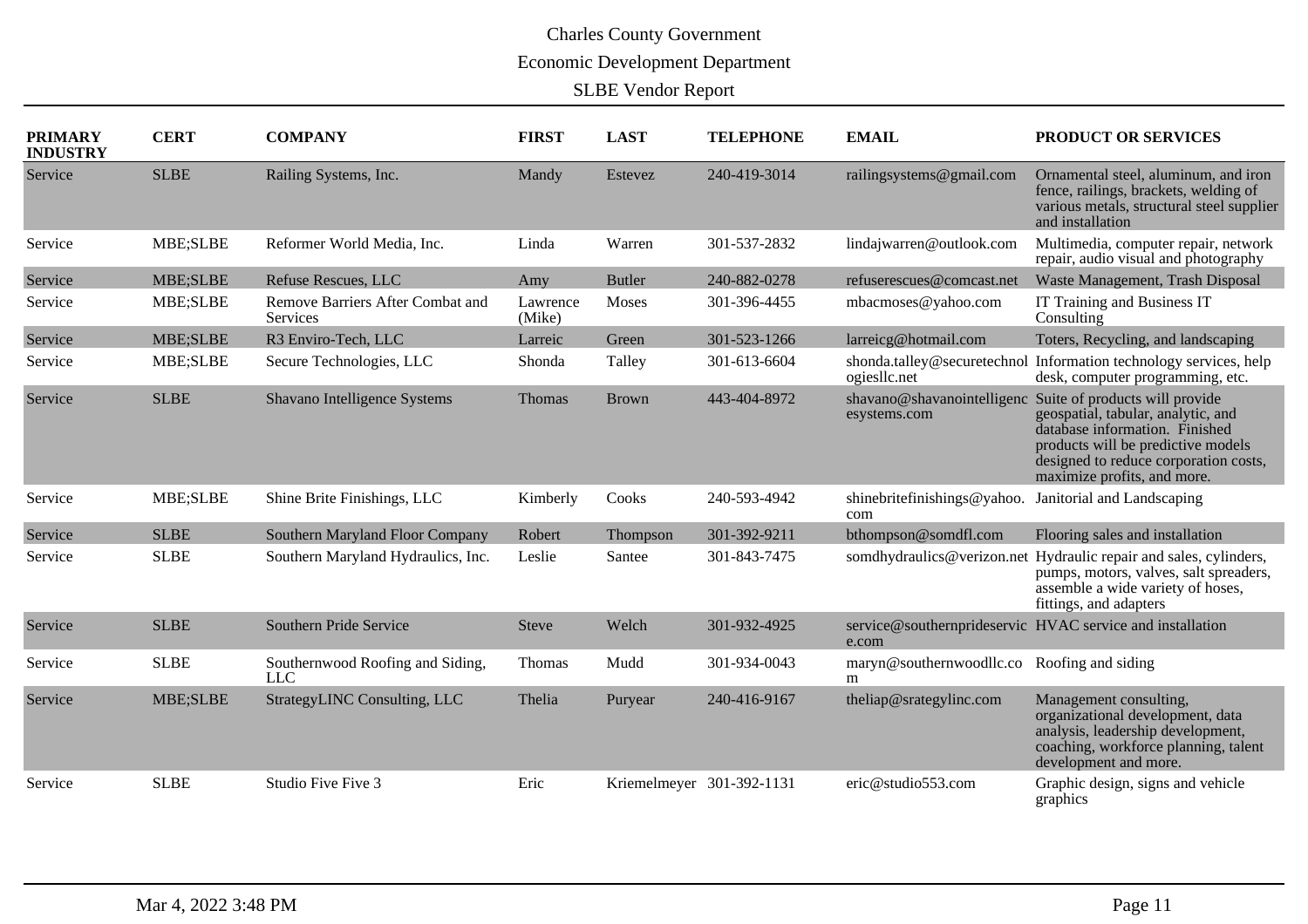| <b>PRIMARY</b><br><b>INDUSTRY</b> | <b>CERT</b> | <b>COMPANY</b>                                                          | <b>FIRST</b> | <b>LAST</b> | <b>TELEPHONE</b> | <b>EMAIL</b>                       | PRODUCT OR SERVICES                                                                                                                                                                                                                                                                    |
|-----------------------------------|-------------|-------------------------------------------------------------------------|--------------|-------------|------------------|------------------------------------|----------------------------------------------------------------------------------------------------------------------------------------------------------------------------------------------------------------------------------------------------------------------------------------|
| Service                           | MBE;SLBE    | Suber and Company, LLC                                                  | Nataha       | Suber       | 240-518-8016     | nsuber@subercompany.com            | Management consulting and virtual<br>office sevices                                                                                                                                                                                                                                    |
| Service                           | MBE;SLBE    | Sugar Lips, LLC dba Grill No. 13                                        | Katie        | Pierce      | 240-434-5564     | grillethirteen@gmail.com           | Full service restaurant - catering - Irish<br>American pub                                                                                                                                                                                                                             |
| Service                           | MBE;SLBE    | Swales Technologies, LLC                                                | Anthony      | Swales      | 301-659-9198     | aswales@swalestechnologies<br>.com | <b>Computer Information Technology</b><br><b>Support and Logistics</b>                                                                                                                                                                                                                 |
| Service                           | <b>SLBE</b> | SFN, Inc. dba Crown Trophy of<br>Waldorf & Apparel by Crown             | <b>Brian</b> | Keesee      | 301-870-0223     | brian@crownwaldorf.com             | Trophies, awards, screen printed,<br>embroidered apparel, uniforms,<br>promotional products                                                                                                                                                                                            |
| Service                           | MBE;SLBE    | SPC Business Consulting, LLC                                            | Leona        | Charles     | 888-613-8847     | info@spcconsulting.org             | Project management training and<br>certifications, business process<br>reengineering, procurement training.                                                                                                                                                                            |
| Service                           | MBE;SLBE    | SRL Total Source, LLC                                                   | Robert       | Lane        | 301-885-0097     | rlane@srltotalsource.com           | Computer and cyber security work,<br>logistics, facility maintenance and<br>more                                                                                                                                                                                                       |
| Service                           | MBE;SLBE    | STAT Medical Services, Inc. T/A<br><b>Choice Professional Resources</b> | Bola         | Kuti        | 301-870-3631     | choicepr@yahoo.com                 | <b>Employment Placement Agency,</b><br>Temporary help services, health care<br>providers in homes, govert, sites, fed &<br>state agencies, corrections services for<br>the elderly persons with disabilities,<br>RN supervision of aides in group<br>houses, case management services, |
| Service                           | MBE;SLBE    | STEPH BAKERIES, INC.                                                    | Stephanie    | Carter      | 443-956-3429     | stephbakeriesinc@gmail.co<br>m     | Provides baked goods primarily<br>doughnuts using mostly organic and<br>natural ingredients                                                                                                                                                                                            |
| Service                           | MBE;SLBE    | Taylor & Anderson LLC                                                   | Donald T.    | Anderson II | 240-207-4519     | Donald@TaylorAndersonLL<br>C.com   | <b>Financial Services, Business</b><br>Consulting, Credit Restoration<br>Services.<br>Will, Trusts, Legal Services,<br>Foreclosure prevention Counseling.                                                                                                                              |
| Service                           | MBE;SLBE    | The Conwell Group, LLC DBA Gaia<br><b>Wrx</b>                           | Kim          | Mozingo     | 202-930-0824     | kim@gaiawrx.com                    | Consulting services to develop<br>business plans, strategic plans,<br>marketing plans for small businesses<br>and entrepreneurs.                                                                                                                                                       |
| Service                           | MBE;SLBE    | Thompson Trucking Team LL                                               | Micheal      | Thompson    | 240-508-8084     | outtas@hotmail.com                 | HAULING AND DUMP TRUCK<br><b>SERVICES</b>                                                                                                                                                                                                                                              |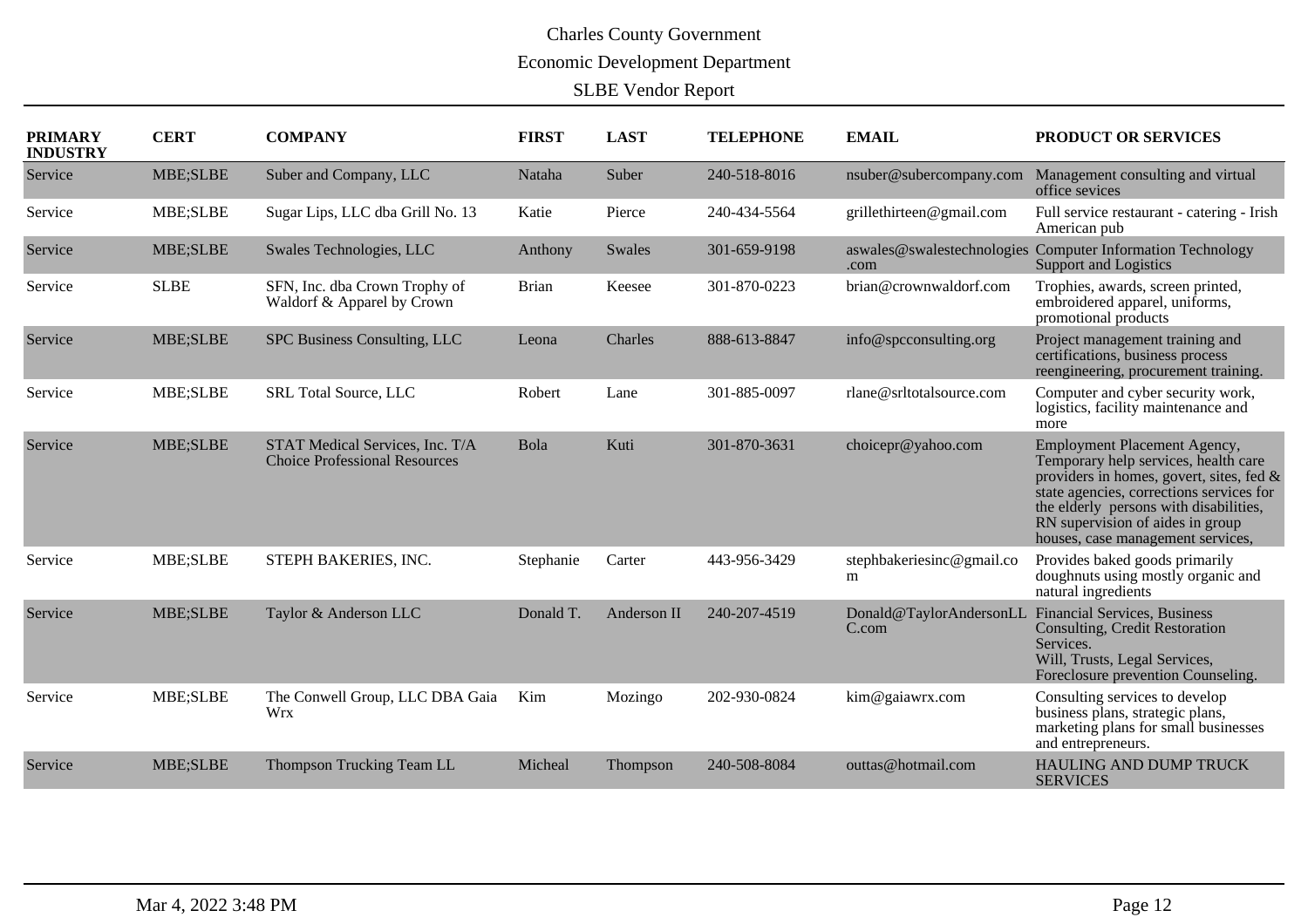| <b>PRIMARY</b><br><b>INDUSTRY</b> | <b>CERT</b>     | <b>COMPANY</b>                      | <b>FIRST</b>         | <b>LAST</b>                | <b>TELEPHONE</b> | <b>EMAIL</b>                        | PRODUCT OR SERVICES                                                                                                                                                                                                                                 |
|-----------------------------------|-----------------|-------------------------------------|----------------------|----------------------------|------------------|-------------------------------------|-----------------------------------------------------------------------------------------------------------------------------------------------------------------------------------------------------------------------------------------------------|
| Service                           | MBE;SLBE        | <b>TnT Trash Services</b>           | Tony                 | Proctor                    | 240-427-7099     | tnttrashservices@gmail.com          | Waste Removal Residential &<br>Commercial. Also, bulk waste<br>removal                                                                                                                                                                              |
| Service                           | <b>MBE;SLBE</b> | Tomar Trucking, Inc.                | Mary Elaine Proctor  |                            | 301-934-2789     | tti8420@aol.com                     | Transportation/hauling of aggregate<br>material, nonhazardous biosolids, scrap<br>tires. Snow removal and salt spreading.                                                                                                                           |
| Service                           | MBE;SLBE        | Top Group Technologies              | Temitope O. Akinwumi |                            | 240-350-6159     | akinwumit@topgrouptech.co<br>m      | Information Technology (IT). Training<br>and procurement.                                                                                                                                                                                           |
| Service                           | MBE;SLBE        | TDM Restoration Services, Inc.      | Derrick              | Johnson                    | 301-542-7922     | derrickdarnelljohnson@gmai<br>1.com | Emergency catastrophic response<br>service for water, fire, and hazardous<br>clean up and restoration.                                                                                                                                              |
| Service                           | MBE;SLBE        | Up Cleaning Up Services, LLC        | Towanna              | Graves                     | 301-266-7749     | towannayoko@aol.com                 | Commercial and Residential janitorial<br>and cleaning services                                                                                                                                                                                      |
| Service                           | MBE;SLBE        | Vision One, LLC                     | Alicia               | Carter                     | 240-389-7890     | acarter@visiononetrucking.c<br>om   | Transport and deliver goods and<br>materials                                                                                                                                                                                                        |
| Service                           | <b>SLBE</b>     | Waldorf Carpet & Uphostery Cleaners | Robert               | <b>Brown</b>               | 301-843-1683     | bobbyjbrown1@aol.com                | Cleaning carpet and uphostery                                                                                                                                                                                                                       |
| Service                           | <b>SLBE</b>     | Wes Inc. Tri County Paving          | <b>Billy</b>         | Stewart                    | 303-399-0062     | tri-<br>countypaving@comcast.net    | Concrete and paving                                                                                                                                                                                                                                 |
| Service                           | MBE;SLBE        | Wildes-Spirit Design and Printing   | Customer             | <b>Sales</b><br>Department | 301-870-4141     | info@wildes-spirit.com              | Printing, Bindery, Artwork,<br>Photcopying, Offset Printing, Mailing<br><b>Services</b>                                                                                                                                                             |
| Service                           | <b>SLBE</b>     | <b>Windsor Plumbing Inc</b>         | Cheryl               | Windsor                    | 301-870-4446     | windsorplumbing@comcast.<br>net     | Plumbing                                                                                                                                                                                                                                            |
| Service                           | MBE;SLBE        | WJM Success Solutions, Inc.         | William              | Makell, Jr.                | 301-399-1962     | wmakell@wjmsucesssolutio<br>ns.com  | Speaking, training, coaching and<br>consulting business that specializes in<br>assisting organizations and individuals<br>in the areas of personal and<br>professional development, leadership,<br>diversity & inclusion, and change<br>management. |
| Service                           | <b>MBE;SLBE</b> | Zapata Enterprises                  | William              | Zapata                     | 301-843-9117     | willie.zapata@verizon.net           | Electrical and concrete                                                                                                                                                                                                                             |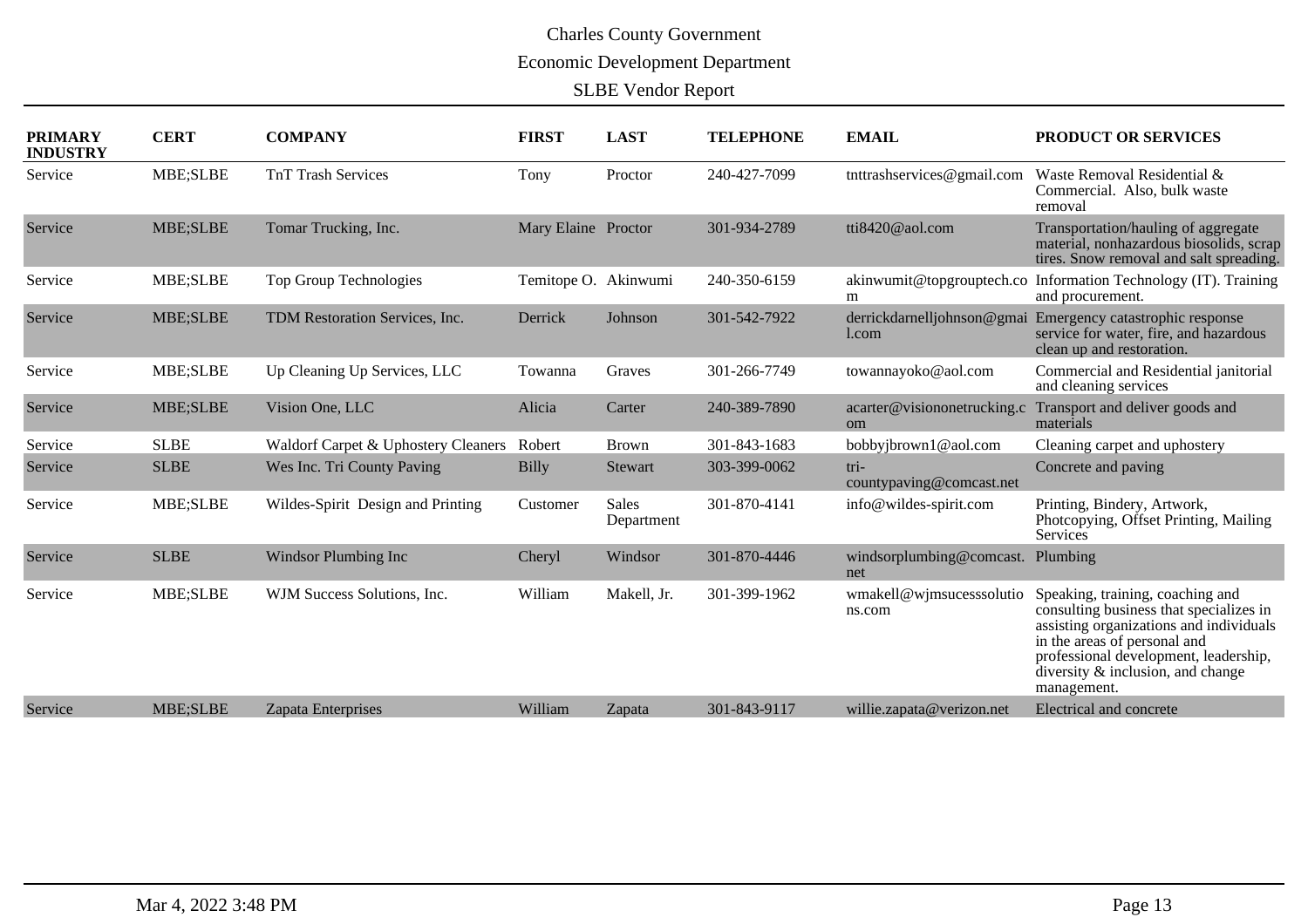| <b>PRIMARY</b><br><b>INDUSTRY</b> | <b>CERT</b> | <b>COMPANY</b>                              | <b>FIRST</b>   | <b>LAST</b>    | <b>TELEPHONE</b> | <b>EMAIL</b>                    | PRODUCT OR SERVICES                                                                                                                                                                                                                                                                                                       |
|-----------------------------------|-------------|---------------------------------------------|----------------|----------------|------------------|---------------------------------|---------------------------------------------------------------------------------------------------------------------------------------------------------------------------------------------------------------------------------------------------------------------------------------------------------------------------|
| Service                           | MBE;SLBE    | Zekiah Technologies                         | <b>Brianna</b> | <b>Bowling</b> | 301-392-3788     | brianna@zekiah.com              | Zekiah provides professional and<br>business consulting services primarily<br>focused on government contracting.<br>Services include software engineering,<br>geographic/geospatial information<br>system (GIS) development and project<br>management.                                                                    |
| Service                           | MBE;SLBE    | Zoa Conner DBA Zen and Vitality<br>with Zoa | Zoa            | Conner         | 301-392-3723     | zoa@zenandvitality.com          | Movement classes including pilates,<br>yoga, barre, fascial movement,<br>educational workshops about wellness,<br>meditation, infrared sauna, wellness<br>membership providing access to a<br>collection of tools for self use.                                                                                           |
| Service                           | MBE;SLBE    | 1st Choice Facilities Maintenance           | Ronald         | <b>Bragg</b>   | 202-423-0802     | rbragg@1stchoicefm.com          | Facility maintenance work                                                                                                                                                                                                                                                                                                 |
| Wholesale                         | <b>SLBE</b> | Chesapeake Wholesale Inc.                   | Lawrence       | Graves         | 301-475-5811     |                                 | larry1957@md.metrocast.net Janitorial supplies, chemicals                                                                                                                                                                                                                                                                 |
| Wholesale                         | MBE;SLBE    | Metropolitan Truck and Bus, LLC             | <b>Bryant</b>  | Jackson        | 202-669-8020     | m                               | metrotruckandbus@gmail.co Bus, truck, auto parts, supplies, tools<br>including materials and equipment, and<br>more                                                                                                                                                                                                       |
| Wholesale                         | MBE;SLBE    | Southern MD Candy & Tobacco, Inc.           | Tracy          | Mattingly      | 301-934-4011     | smct@olg.com                    | Janitorial supplies, mops, buckets,<br>towels, tissues, cleaning agents, duster,<br>dispenser, candy, and other snacks                                                                                                                                                                                                    |
| Wholesale                         | MBE;SLBE    | Tecbomo, LLC                                | Gregory        | Johnson        | 301-374-8463     | gregory.johnson@tecbomo.c<br>om | TECBOMO LLC will provide<br>procurement, sell, distribution and IT<br>equipment, peripherals and services to<br>the end user. We are a Hewlett Packard<br>(HP) authorized dealer and US<br><b>Qualified Distribution Network</b><br>distributor and partner/reseller for<br>Microsoft Inc Cloud Service Provider<br>(CSP) |